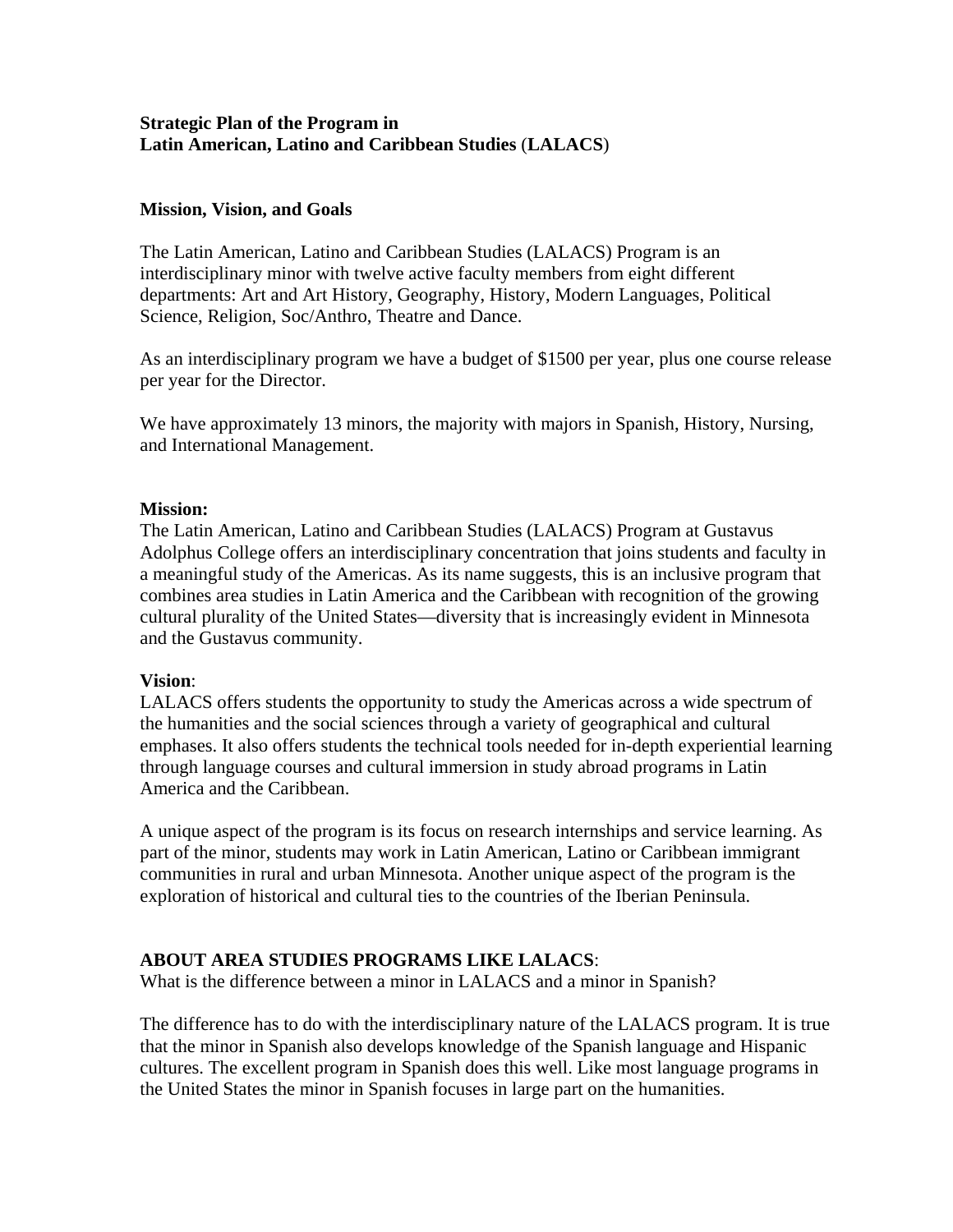An area studies program like LALACS, on the other hand, does something quite different. Students are expected to start with a high level of language learning, and must choose from a variety of courses that include offerings in the Social Sciences as well. Our core course is a class in the History department. Unlike a minor in a language, courses are taught across departments, and can be taught in English.

In practice, most students also study Spanish. However, we are looking ahead to a future in which students of French or Portuguese could also complete the minor.

Area Studies programs are very useful for students entering the global community. Students going to work on social justice issues in Latin America, in business in Latin America and the Caribbean, or with Latino immigrants in the U.S. benefit from a deeper understanding of the area's religious traditions, geography, political history, economic issues, indigenous past, cultural heritage and relations with the United States. This kind of interdisciplinary focus cannot be accomplished by any one department.

# **Current Minor:**

Requirements for the Minor: 5 courses, including

1. HIS-160, Introduction to Latin America

 2. SPA-320, Spanish-American Culture, or SPA-322, Masterworks of Spanish-American Literature.

 3. Two courses selected from the approved list below or others subsequently approved by the adviser.

 4. One semester-long course of approved field experience. This can be either from study abroad in a Latin American country or from independent study or internship work in a Latino community in the United States.

ART-265 Maya and Mexican Art FRE-364 Francophone Literatures of Africa and the Caribbean GEG-233 Central American/Caribbean Geography HIS-261 Colonial Latin America HIS-262 Argentina HIS-263 Cuba HIS-264 The Mexican Revolution HIS-265 Mexican American History HIS-361 Latin America and the United States HIS-362 The Age of Conquest POL-230 Latin American Politics REL 244 God and Globalization REL 273 Religion and Politics in Latin America REL 344 Liberation Struggles in the Two-Thirds World

SPA 244 Travel Narrative and Latin America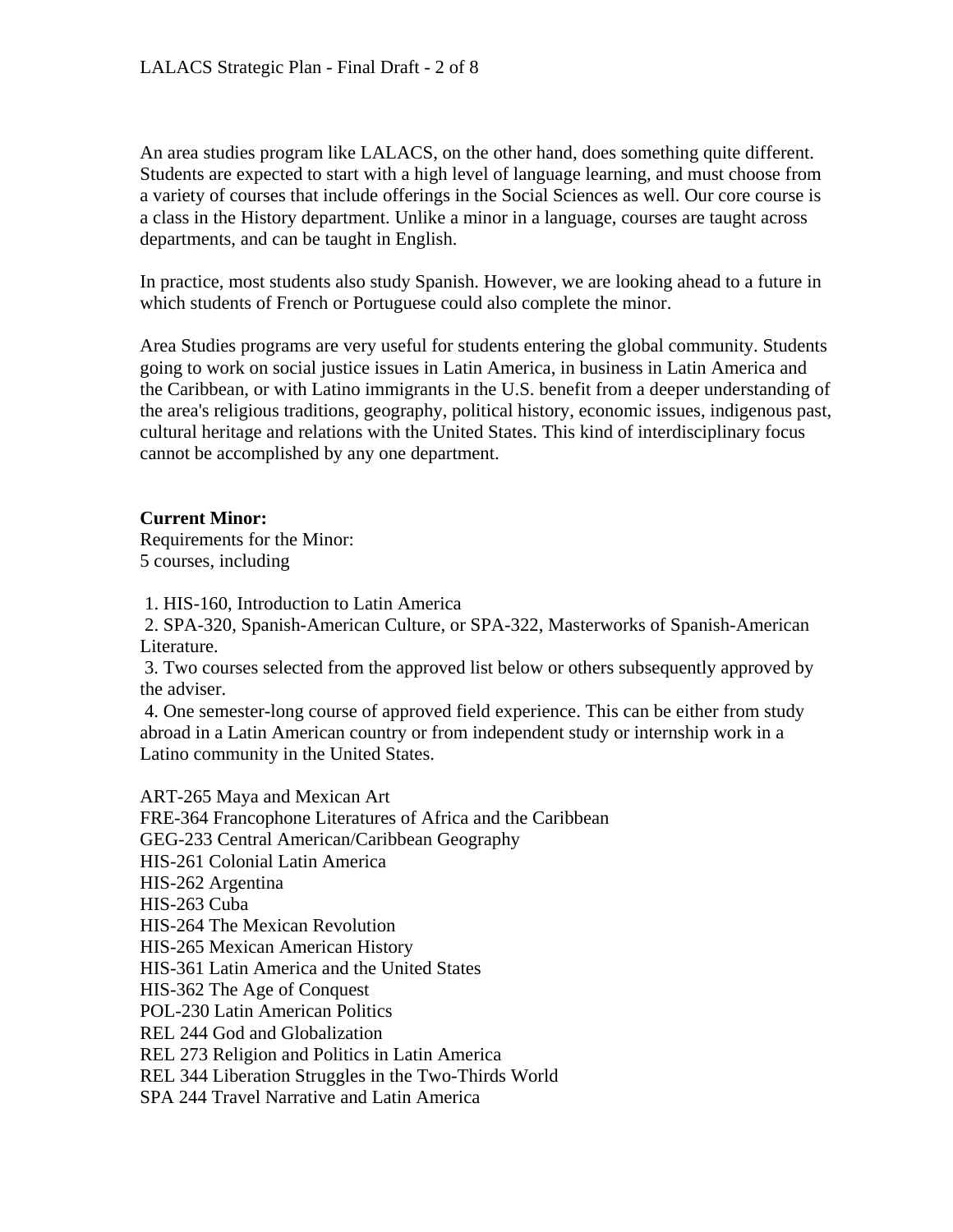SPA-280 Intro to Literature in Spanish SPA-320 Spanish-American Culture SPA-322 Masterworks of Spanish American Literature SPA-344 Caribbean Literature and Culture SPA-375 Women Writers SPA-390 Film in Spanish S/A-243 Globalization S/A-258 African Culture in Latin America and Caribbean T/D-265 Performance in the Americas

### **Notes on the Minor:**

**Advising**: Students may choose a minor advisor, but per Gustavus rules, do not need to do so. We would like to change this aspect of our program, as many students simply "add on" the minor, as they are getting ready to graduate. Students, however, do need to work with an advisor if they wish to complete an internship in the Latino Community to fulfill their Field Study credit. The adviser helps the student choose an internship, arranges for the student to get approval from the Director, and oversees the internship in a very limited fashion.

**Internships:** As mentioned above, students may complete an internship in the Latino, Latin American or Caribbean community in order to fulfill the Field Study requirement. The Latino community in Minnesota -- and the number of Latino students at Gustavus -- has grown considerably since we started the Program. As a result, opportunities for internships and study have grown as well. The students who have received the Field Credit have generally worked in a leadership role in the Amigos program at Gustavus (a program organized by Spanish majors in which Gustavus students work in the Saint Peter schools with Latino students or develop programming to promote Hispanic cultures.)

#### **Study Abroad**:

Study abroad is not a requirement of the program, but we encourage it strongly. We had originally envisioned making study abroad a condition of the minor, but felt that we did not want to exclude economically disadvantaged students who may not be able to study abroad for financial reasons. However, we do encourage study abroad to the region of country associated with a student's area of interest.

#### **Support Relationships:**

As an interdisciplinary program, LALACS is entirely dependent on other departments for its curriculum, support staff, technology, and staffing. We have a budget of \$1500 per year plus a release for the Director. The budget allows us to fund special visits to LALACS classes and have a speaker every year.

The following departments provide key staffing for LALACS:

Modern Languages provides our support staff (Jenny Tollefson). Modern Languages, History, Geography, Religion, Art History, Political Science, and Theater and Dance provide us with faculty to teach courses.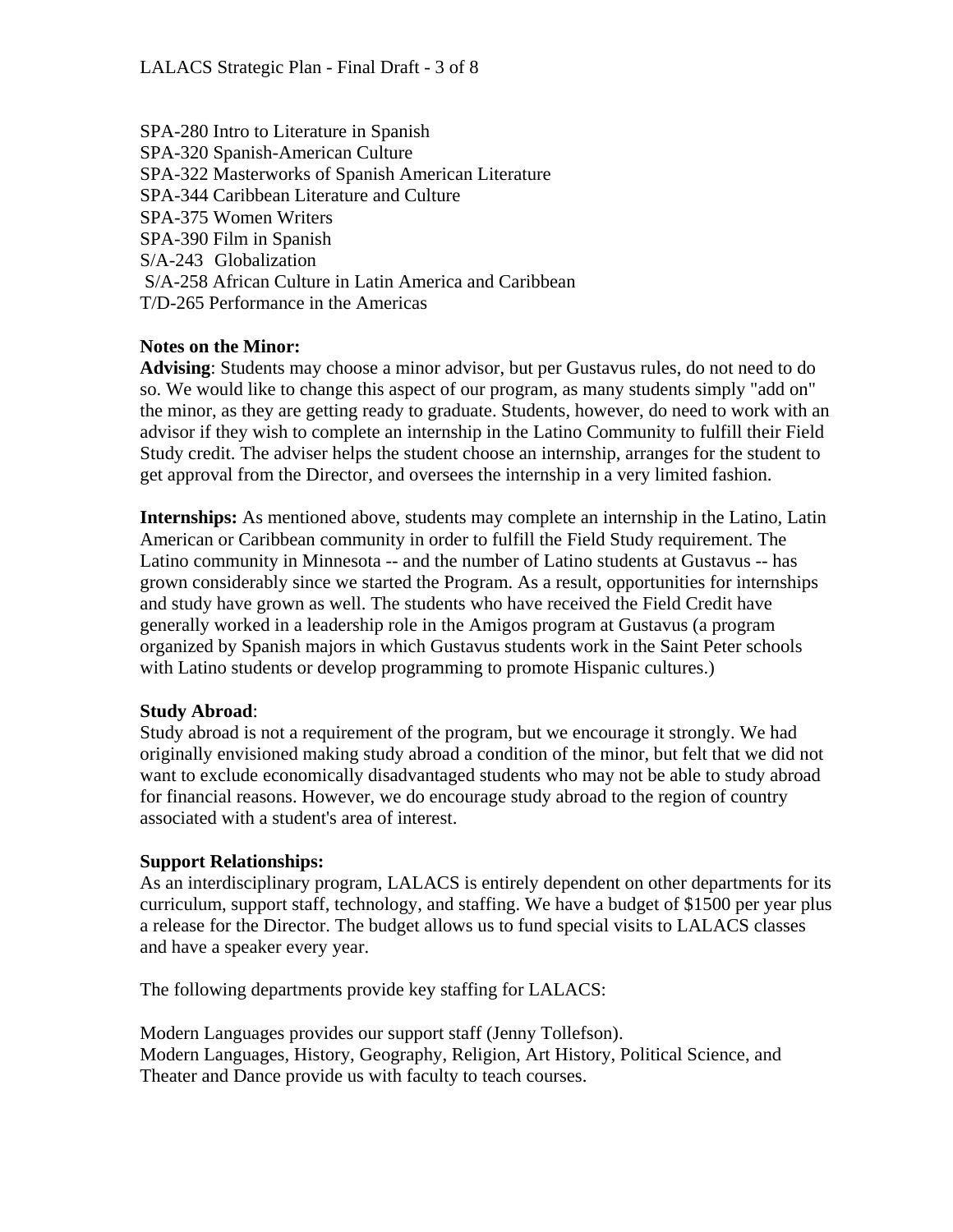In the past few years, there has been a concerted effort by both the Administration and separate departments to hire or retain positions related to Latin American Studies. The Departments of Religion, Soc/Anthro, and History invited LALACS faculty to participate in the search. In addition, serendipitous faculty hires such as Henry McCarthy in Theater have enriched the program even more. This has been a wonderful and welcome development. Communication Studies recently hired Beatriz Torres, whom we hope will join LALACS as well. Currently, the English Department has asked LALACS to participate in the search for an Ethnic Studies position. While we are not guaranteed that this person will be a fit for LALACS, it is another welcome development.

# **PROGRAM GOALS**:

We have goals for the program to make it a more focused and stronger program, in order to better prepare our students for lives of service.

The Goals that we have set for LALACS are based, in part, on our belief that the program needs to grow in order to continue to build a knowledge base about Latin America, Latinos in the U.S. and the Caribbean on the Gustavus campus. The current number of minors has stayed level throughout the years: we would like to increase that number dramatically, and add a major as well.

LALACS would like to more fully develop programs that provide students with the understanding of the particular issues and challenges facing Latinos in the U.S., Latin America and the Caribbean that also highlights the region's many strengths.

We recognize that the challenges in Latin America include persistent urban poverty, vast inequalities among citizens in the same nation, persistent discrimination against the indigenous population, governments that are often run poorly and are plagued by corruption, a history of military dictatorships, low levels of literacy, inadequate access to health care, and a history of intervention by the U.S. These factors are precisely those that bring Latino immigrants to the United States.

We feel that Gustavus students should be equipped to understand these challenges as they prepare themselves for the global economy.

At the same time, all of the faculty in LALACS are connected through our fascination and love for these same places and people. The strengths of Latin America are in its amazing diversity -- both human and geographic. There are hundreds of languages spoken by diverse indigenous tribes and many dialects of Spanish, Portuguese, French and English. The geographic diversity is stunning, ranging from the pampas of the Southern Cone to the Andes Mountains to rain forests of Costa Rica, the desert regions of Mexico. The religious diversity is equally astounding -- from santería, created by Latin American slaves upon their encounter with Catholicism, to the growing evangelical Christian movement. It is a place of great literary accomplishments as well: Latin America produced Nobel-Prize winning writers like Gabriel García-Marquez of Colombia and Gabriela Mistral and Pablo Neruda,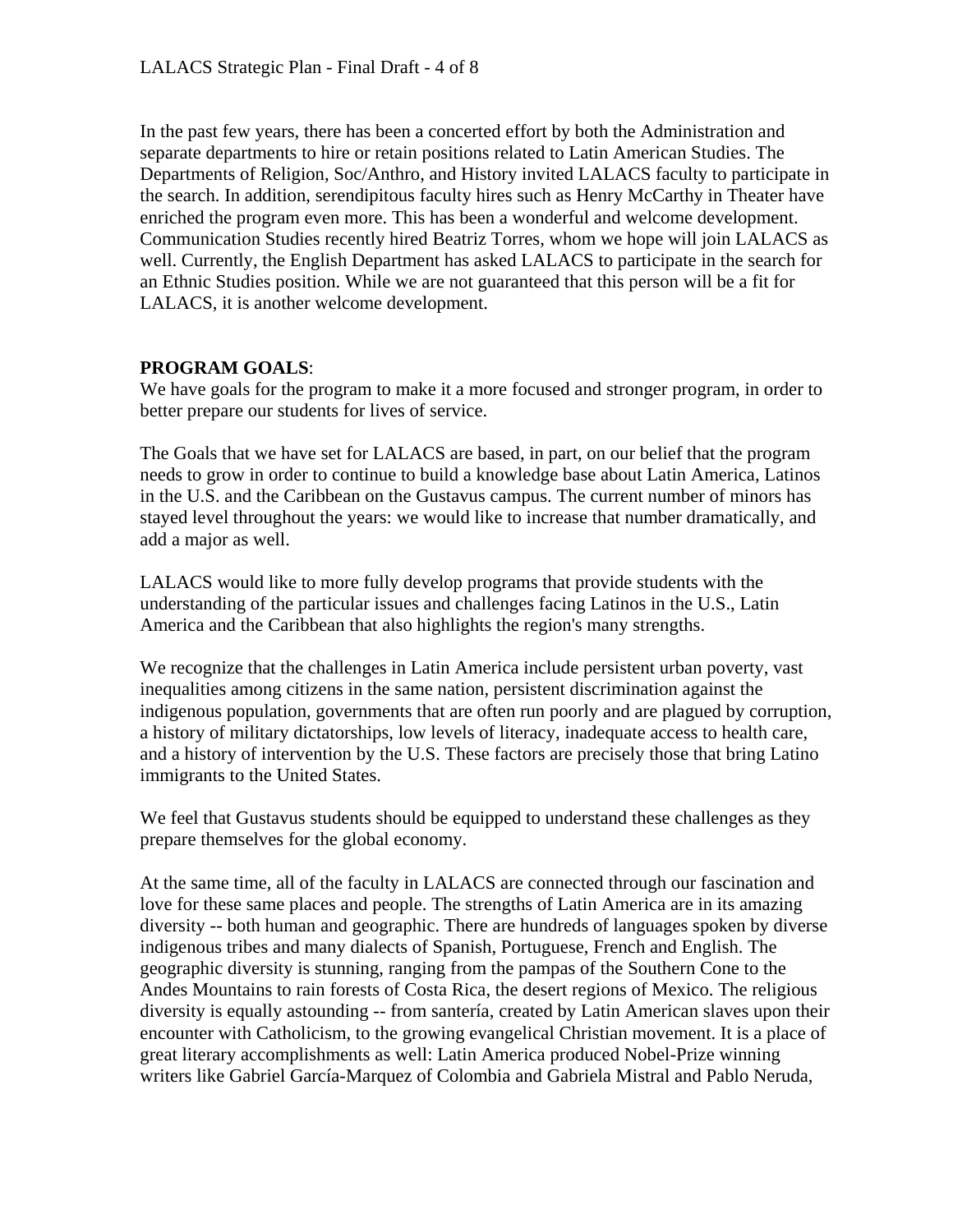both of Chile. The chaotic political landscape has given rise to great human solidarity, represented by people such as Nobel Peace Prize winning activists Rigoberta Menchú.

We feel Gustavus students set to work on social justice in Latin America should also study the brilliant achievements and complex history of its inhabitants.

### **Specific Goal**

1. In the year 2020, LALACS would like to have a rigorous major in Latin American Studies, which encompasses training in the humanities, social sciences, language, and the arts.

2. LALACS would like to strengthen its bonds with participating departments.

# **Specific Goal #1: LALACS MAJOR**

We believe that LALACS should become a full major, with two releases per year for the director, an operating budget, student work-study lines, dedicated faculty lines, and a capstone course.

Reasoning behind a major:

Strategic Goal #1 A major in Latin American, Latino & Caribbean Studies would meet the Gustavus Strategic Goal #1 Educate for leadership and service.

Students have shown interest in a major in Latin American Studies, as many students would like to have an interdisciplinary major which combines language studies, social sciences, and the humanities. We feel that such a major would attract students to Gustavus.

Having an interdisciplinary major in Latin American Studies would also put Gustavus in line with current trends in academe. *The Chronicle of Higher Education* has featured a number of articles in the past few years that discuss the demand for integrated programs in area studies, including an article titled, "Global Competency' Is Imperative for Global Success."

The program at Gustavus is already unusual at such a small college. It reflects the fact that we have a large percentage of faculty members with a research and/or teaching interest in Latin America, outside of the Department of Modern Languages & Literatures. The Program in Latin American, Latino & Caribbean Studies was born, in part, because as faculty members we felt that it was important to take advantage of this incredible knowledge base.

The program could be useful in attracting a more diverse student body.

# **Brief Outline of the Proposed Major**: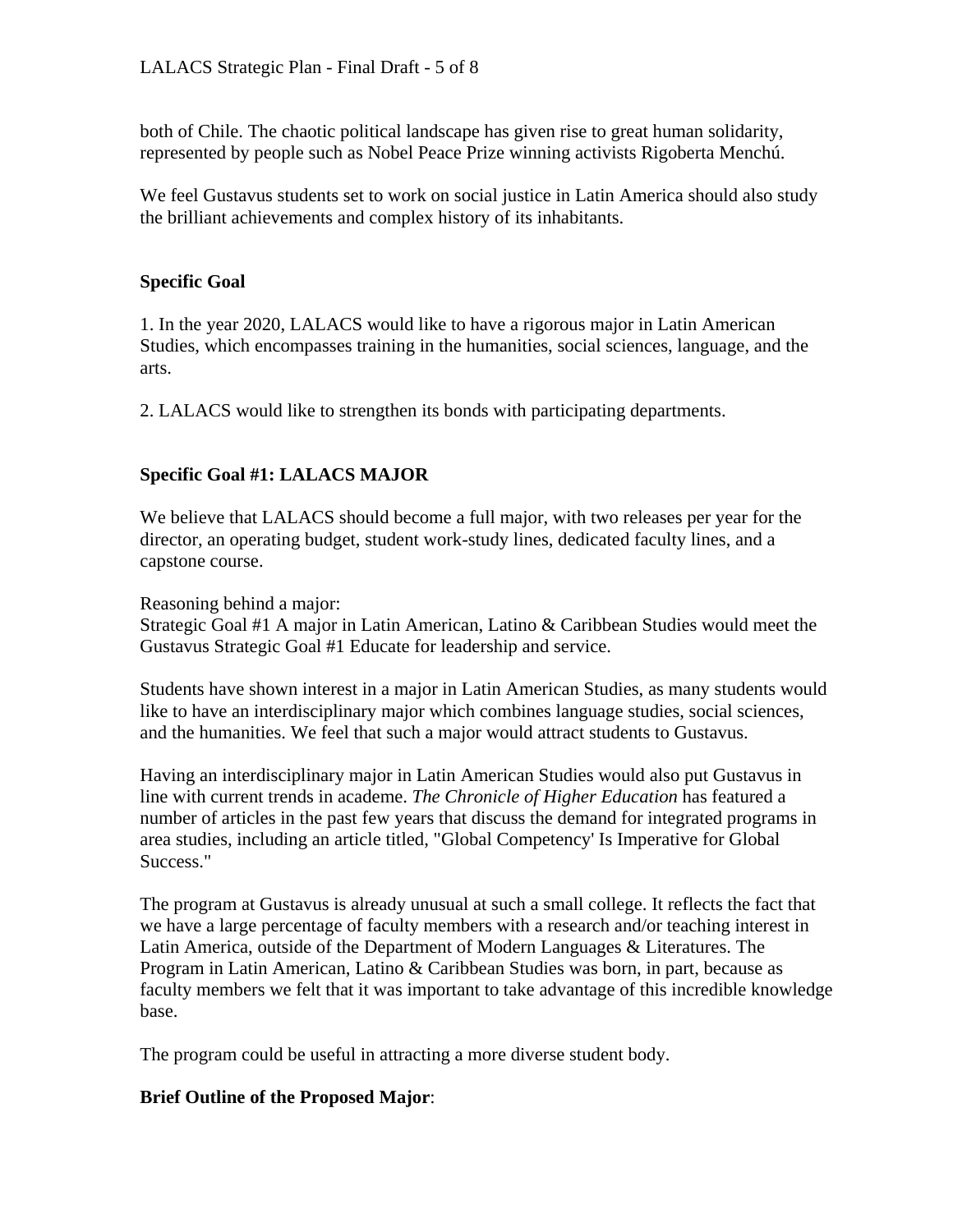Students would take courses in four different areas (based on course we have now.)

- 1. Language & Literature
- 2. History
- 3. Social Sciences & Religion
- 4. Arts

Other requirements: Capstone course on Social Justice with Senior Thesis Field Study: Immersion Experience

From the Four Areas, students would have to declare one area of concentration in which they would take 3 courses. They would then take 1 course from each of the three other concentration areas; do the capstone course and an immersion experience (field study). Students would have to demonstrate proficiency in a Latin American language equivalent to Spanish 250 (Composition).

# **Strategic Initiatives to Support Goals**:

# **Dedicated Faculty Lines for LALACS**

We would like to have an Endowed Chair, and 3 dedicated faculty lines, only for Latin American Studies (1 in Latino Studies, 1 in Caribbean Studies, 1 in Southern Cone).

### Reasoning behind having an endowed chair:

**Endowed Chair (3-year term, revolving)**: We understand that this request falls under the "dream big" request of the Strategic Plan! However, we do believe that Endowed Chairs are very useful in guaranteeing the long-term future of programs. A revolving endowed chair (three-year term) would give visibility to the program, and would allow the chair to develop programming. At the moment, the ability for LALACS to have a Director is dependent on the goodwill of participating departments. Dedicated faculty lines for LALACS (also, we realize, within the "dream big" category) would also ensure permanence for the program. This would also give the program added visibility, and would increase the prestige of the college within the academic community.

#### . **Protected Faculty Lines for Departments with LALACS faculty**

We would like the six faculty lines outside of Spanish that now have faculty with Latin American interests to be protected (i.e. Art History, Geography, Two lines in Soc/Anthro, Religion)

# **Reasoning for protecting faculty lines**:

Right now we are lucky in having the commitment of the college to protecting these lines, and even to expanding them if possible. In the past few years, the LALACS Program has been asked to participate in faculty searches in several departments, with the idea that we would be included as a voice in the decision-making process. We appreciate the fact that the Administration and the relevant departments have wanted our participation, and that they have wanted to support the study of Latin America through theses faculty hires. However, we do not know what will happen in the future. We would like to have, if possible,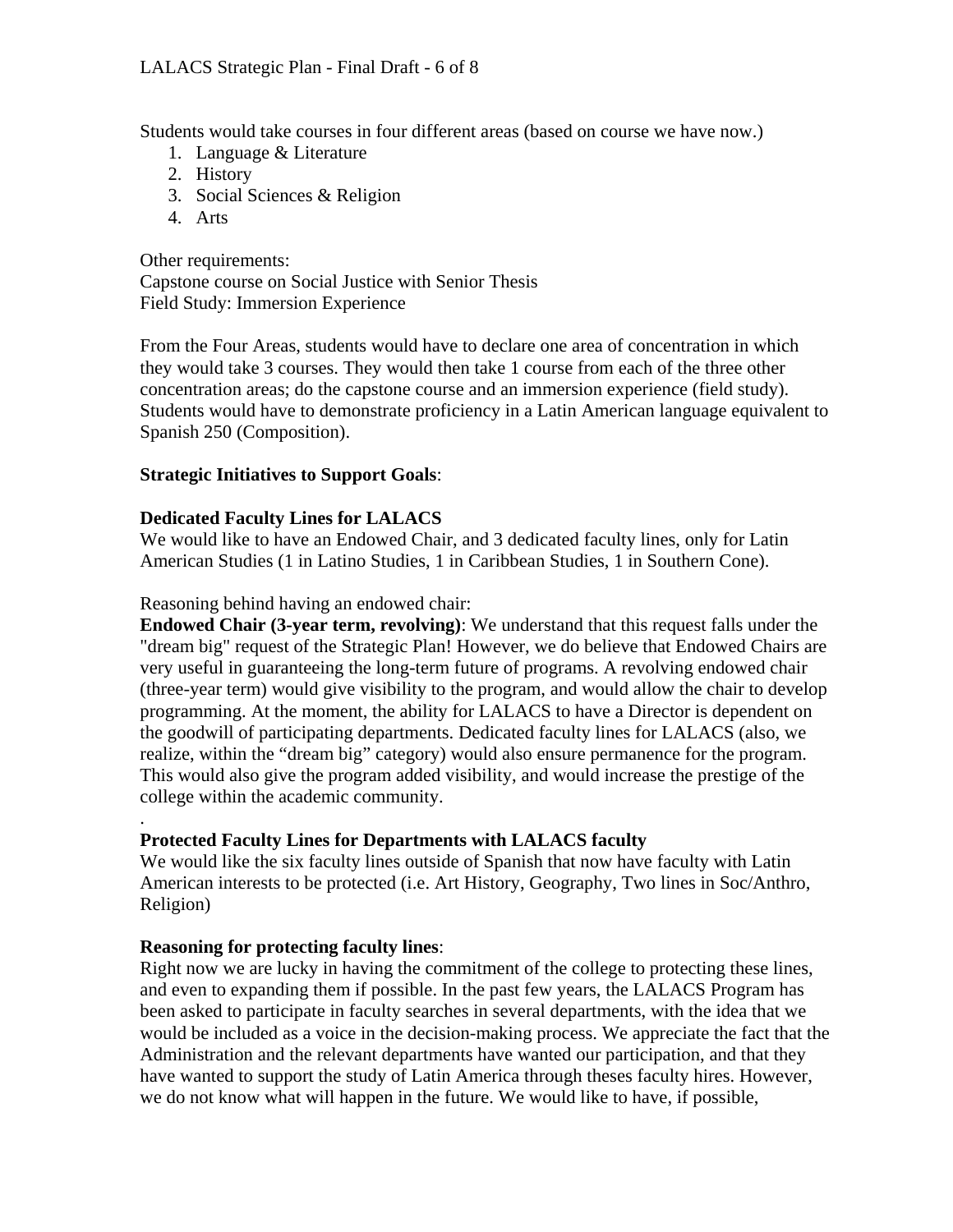protection for these faculty lines so that new hires would also have an expertise in Latin American Studies.

### **Named Scholarships**:

We would like to attract funding for Named Scholarships. This would require fund-raising by the college to individuals.

### **Reasoning behind Named Scholarships**:

We believe that Named Scholarships could be important in attracting a more diverse student body and in attracting national and even international funding. For example, we believe that a Music Scholarship named for the great salsa singer Celia Cruz (a giant in the music world) would attract major funding from the Cuban American community, and would put Gustavus on the map nationally.

# **Specific Goal #2:**

LALACS would like to strengthen its bonds with participating departments.

Many of these initiatives will require that we strengthen bonds with the departments that already provide LALACS with our faculty and support staff. In this, we need to make sure that any initiative is seen to be of value for participating departments as well.

We would like to be good "faculty citizens," in part because we understand how much other programs have done to ensure the birth and survival of LALACS.

#### **Strategic Initiatives for Strengthening Bonds with Participating Departments**:

We are considering ways to strengthen these bonds without asking already overburdened faculty members to come to yet another meeting!

We have begun to do this by using our speaker money more thoughtfully – in ways that enrich the classes in participating departments. We are devoting a great deal of speaker money this year to class events in the History department that will also be made available to LALACS minors.

\*\*The first draft of the LALACS Strategic Plan included information on a proposed Study Abroad Program in Argentina. Please note that the LALACS Program Committee decided not to pursue a LALACS Study Abroad Program at this time. For many reasons -- concern about costs, concern about student numbers, concern about replicating existing programs - we have decided to wait until a later date to pursue that goal.

# **External Environment Analysis**

Trends: Opportunities and Threats